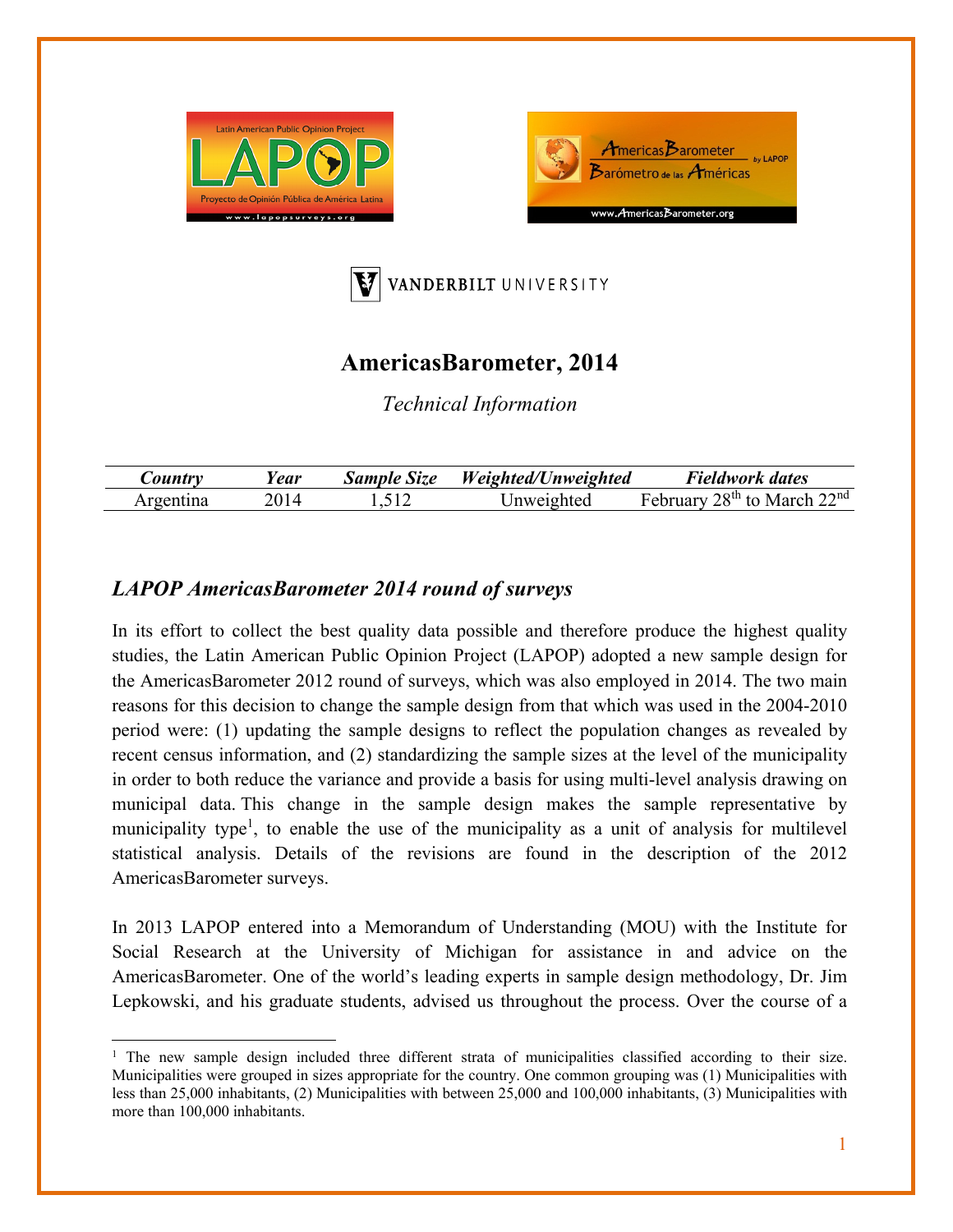year we worked with Dr. Lepkowski and his team of graduate students to review each previously developed sample design and to secure their input and advice on new designs. Our colleagues at the University of Michigan, confirmed that LAPOP had already been following the best practices, within the limits of resources at our disposal, in its sample design. Our own review of the major update we carried out in 2012 sample design left us pleased in almost every respect. The effort to obtain a standard sample size per municipality/canton/parish did not have any adverse impact on intra-class correlation levels, yet has given us a basis for calculating context effects at the local level. In some particular cases, however, in the 2014 round we requested country teams to conduct specific alterations, like updating their sampling frame to take into consideration (if available) the new 2010-2011 national census information. We also asked teams to verify that the 2012 sample design continues to reflect and represent each country population structure and distribution.

Finally, after several rounds of consultations and technical discussions with experts at the ISR at the University of Michigan on how to update the 2012 samples for the 2014 round of surveys, LAPOP requested that countries to update their samples at the block level while retaining the same primary and sub-stratification units (i.e., *Estratopri, Municipalities and Census Segments)*  that were included in the 2012 sample. This means that users of prior AmericasBarometer surveys can do so knowing that the designs across time remain very similar, if not identical. Countries that had new population census available and did not experience significant population shifts or changes in their population distribution were asked to replicate the 2012 sample using the latest census information available and to replace the sampling points at the block level.

With respect to *data collection*, in the 2014 round of the AmericasBarometer we expanded the use of handheld electronic devices. For the first time, we employed for data collection the "Adgys"© questionnaire app designed by our partners in Cochabamba, Bolivia. The use of electronic devices for interviews and data entry in the field reduces data entry errors, supports the use of multiple languages, and permits LAPOP to track on a daily basis the progress of the survey, down to the location of interviews (which are monitored in real time, or nearly real time, but not recorded into the public datasets in order to preserve respondents' privacy) and the timing of the interviews. The team in Bolivia worked long hours to program the samples and questionnaires into the Adgys platform for the 20 countries in which we used this technology. In the remaining 6 countries we continued our use of PDAs and a Windows Mobile-based software application supported by our hardworking partners at the University of Costa Rica.

The remaining pages of this technical note describe the sample design of the AmericasBarometer 2014 survey in Argentina.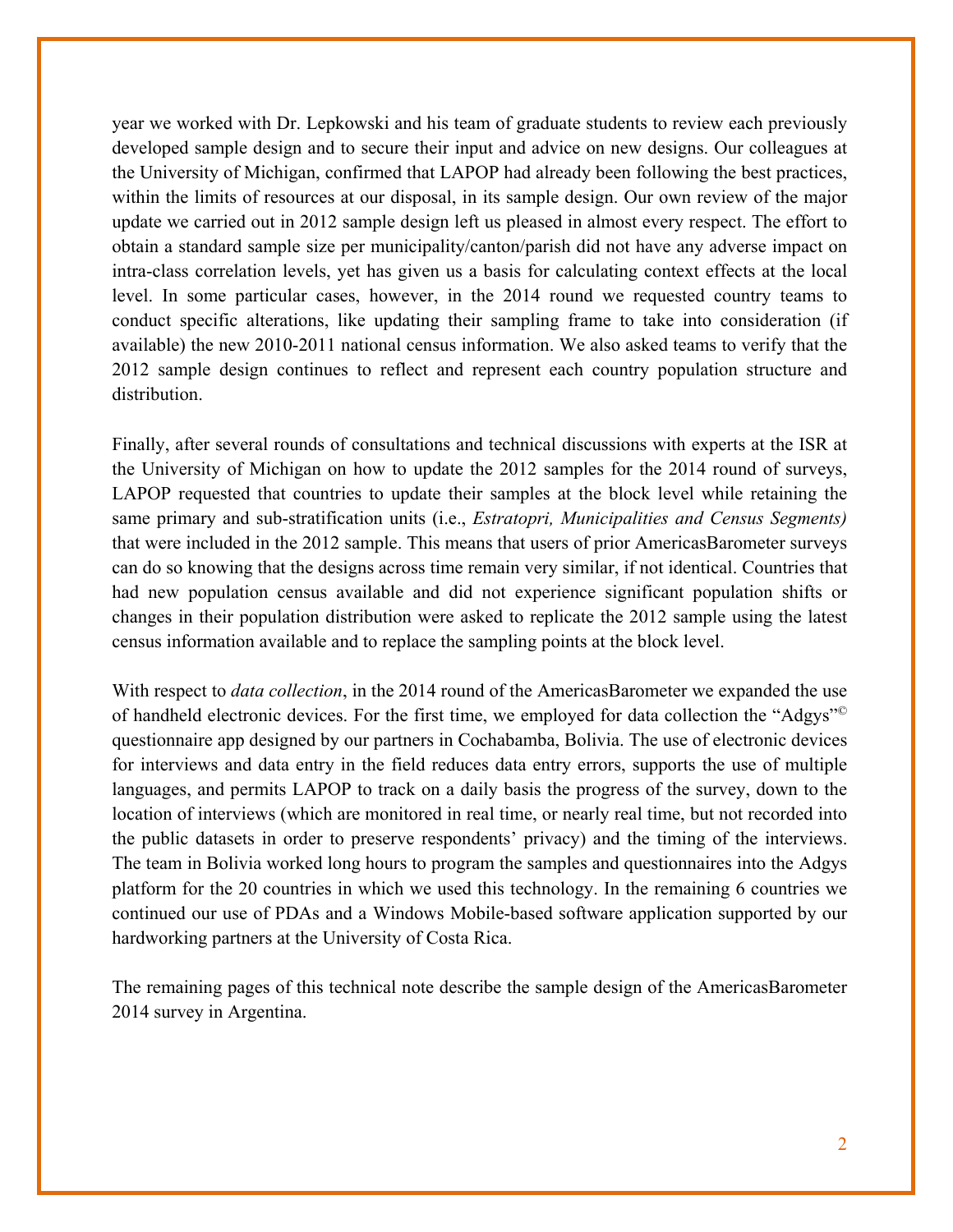### *Argentina 2014 AmericasBarometer Round*

The 2014 survey was conducted by Vanderbilt University and Universidad Torcuato Di Tella with the field work being carried out by MBC Mori Consultores. The 2014 AmericasBarometer received generous support from many sources beyond Di Tella, including USAID, UNDP, IADB, Vanderbilt University, Princeton University, Université Laval, among others.

This survey was carried out between February  $28<sup>th</sup>$  and March  $22<sup>nd</sup>$ ,  $2014$  as part of the LAPOP AmericasBarometer 2014 round of surveys. The project used a national probability sample design of voting-age adults, with a total N of 1,512 people. It involved face-to-face interviews conducted in Spanish.

The sample was developed using a multi-stage probability design (with quotas at the household level) and was stratified by the six major regions of the country: Metropolitan area and province of Buenos Aires, Central, Northeastern, Northwestern, Cuyo, and Patagonia; size of municipality<sup>2</sup> and by urban and rural areas within municipalities. The municipalities with over 500,000 inhabitants are self-selected, which is the same thing as saying that they are selected with probability equal to 1. Small and medium-sized municipalities are selected within each stratum, with probability proportional to the population size (PPS) of the municipality, on a systematic basis, with a random starting point.

Table 1 shows the unweighted sample size in each of the six regions (strata) and by municipality size.

| <b>Strata</b>                     | <b>Unweighted Sample Size</b> |
|-----------------------------------|-------------------------------|
| Metropolitan Area of Buenos Aires | 450                           |
| Pampeana                          | 288                           |
| Northeast (NEA)                   | 144                           |
| Northwest (NOA)                   | 198                           |
| Cuyo                              | 108                           |
| Patagonia                         | 72                            |
| Province of Buenos Aires          | 252                           |
| <b>Total</b>                      | 1,512                         |
|                                   |                               |

#### **Table 1: Sample sizes by Strata and Municipality Size in the 2014 AmericasBarometer Survey in Argentina**

 <sup>2</sup> The new sample design included three different strata of municipalities classified according to their size. Municipalities were grouped in sizes as follow: (1) Small municipalities with less than 25,000 inhabitants, (2) Medium-sized municipalities with between 25,000 and 100,000 inhabitants, (3) Large municipalities with more than 100,000 inhabitants.